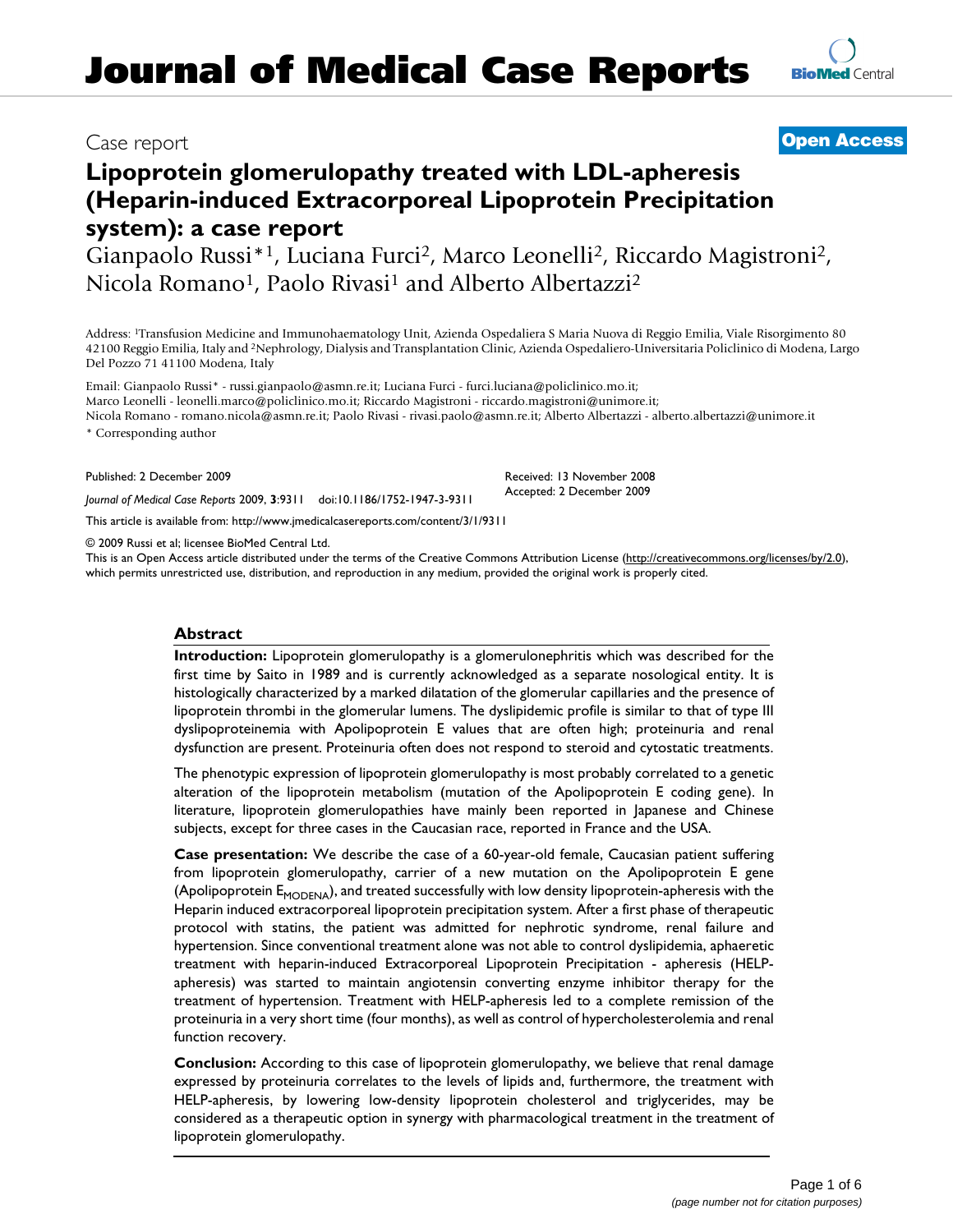# **Introduction**

Glomerular damage is frequently caused by fat deposits in various anomalies of lipid metabolism (Fabry's disease, Fish Eye disease, von Gierke's disease, type III hyperlipoproteinemia), with a glomerulonephritis. This develops into glomerulosclerosis with severe nephrotic syndrome. From an initial asymptomatic proteinuria, chronic renal failure develops gradually as the atherosclerotic process advances.

The accumulation of lipids in the renal glomerule is a rare condition, described for the first time by Saito in 1989 [1] and currently acknowledged as a separate nosological entity with the term lipoprotein glomerulopathy (LPG).

LPG is histologically characterized by a marked dilatation of the glomerular capillaries and the presence of thrombi consisting of fat droplets in the dilated glomerular lumen. Staining with "Red-O oil" or Sudan red reveals the presence of these deposits with a "fingerprint" appearance on ultrastructural analysis. The presence of ApoE and ApoB can be shown in the thrombi using immunohistochemical methods. The lipid profile of patients suffering from this disease is similar to that of type III Hyperlipoproteinemia, with high levels of IDL and ApoE. Patients often have nephrotic proteinuria, but their lipid profile is different from that of subjects with nephrotic syndrome secondary to other kinds of glomerulonephritis. While patients with LPG have high levels of IDL, those with nephrotic syndrome due to other causes have high levels of LDL and VLDL.

The proteinuria in the nephrotic range often does not respond to steroids and cytostatic treatment.

Many studies attempted to find possible correlations between plasma levels, polymorphisms, mutations of ApoE and LPG with contradictory results. The phenotypic expression of LPG is probably correlated to a mutation of the coding gene for ApoE.

In the literature, LPGs have mainly been reported in Japanese and Chinese subjects, except for two cases in France and one in the USA, in Caucasian subjects [2,3].

# **Case presentation**

We describe the case of a 60-year-old Caucasian woman with a positive familial history for dyslipidemia and nephropathy.

The patient was first hospitalized in February 2001 with: hypertension (160/100 mmHg), high lipidic values (cholesterol 372 mg/dl, LDL cholesterol 267 mg/dl, triglycerides 239 mg/dl), creatininemia within the standard limits (0.9 mg/dl), a corresponding GFR of 63 ml/min calculated according to Cockroft and Gault, albuminemia of 3.15 gr/dl, total proteins of 5.7 g/dl, and a micro-hematuria, proteinuria (200 mg/dl) and proteinuria and/or albuminuria ratio of 2 g/g. The main immunological studies, ASO, rheumatoid factor, C3-C4, VDRL, serum immunofixation and serum immunoglobulin were normal. The serum markers for HBV, HCV and HIV were negative. The leucocyte formula was normal.

A physical examination ruled out the presence of xanthelasma and corneal arc in the absence of edemas. An ultrasound revealed kidneys which were regular in dimension and structure.

A renal biopsy showed the presence of lipid deposits in the glomerular lumens under the optical microscope after staining with Red-O oil. The interstitium showed a diffuse fibrous edema and tubular atrophy in the areas of fibrosis with a moderate infiltration of inflammatory cells. An arteriole showed hyaline deposits. An immunofluorescence revealed the presence of deposits of IgM and  $C_3$  in the sub endothelial seat. An electronic ultrastructural analysis confirmed the presence of thrombi in the lumen of the glomerular capillary loops. The histopathological diagnosis suspected LPG, but ApoE typing identified the polymorphism (E2/2) with a diagnosis of familial type III dyslipoproteinemia.

The patient started treatment with atorvastatin 40 mg/day. We did not use fibrates in association with statin to avoid possible side effects. After one year of therapy we observed a good control of lipid values (cholesterol 250 mg/dl, LDL cholesterol 114 mg/dl) and a reduction of the proteinuria (120 mg/dl). Hypertension was controlled (145/90 mmHg) by means of ACE-inhibitors (irbesartan 300 mg/ day, ramipril 5 mg/day), beta-blockers (carvedilole 25 mg/day) and Ca antagonists (nifedipine 60 mg/day).

Four years later in April 2005, the patient was again hospitalized for clinically overt nephrotic syndrome with proteinuria (5  $g/24$  h) and renal failure (creatinine 2.2 mg/ dl). Arterial hypertension (180/100 mmHg) was hardly responsive to treatment. The patient had a low response (cholesterolemia 445 mg/dl, LDL 318 mg/dl, triglycerides 292 mg/dl) to lipid-lowering drugs (atorvastatin 40 mg/ day + cholestyramine 4 g/day + Omega3 fatty acids 2 g/ day) with the presence of periocular thelasmas.

A renal biopsy revealed the presence of lipids with a fibrous growth of the interstitium and a percentage increase of sclerotic glomeruli with a diagnosis of LPG evolved into nephrotic syndrome (histology will be published in a manuscript in preparation and when published the reference will be provided).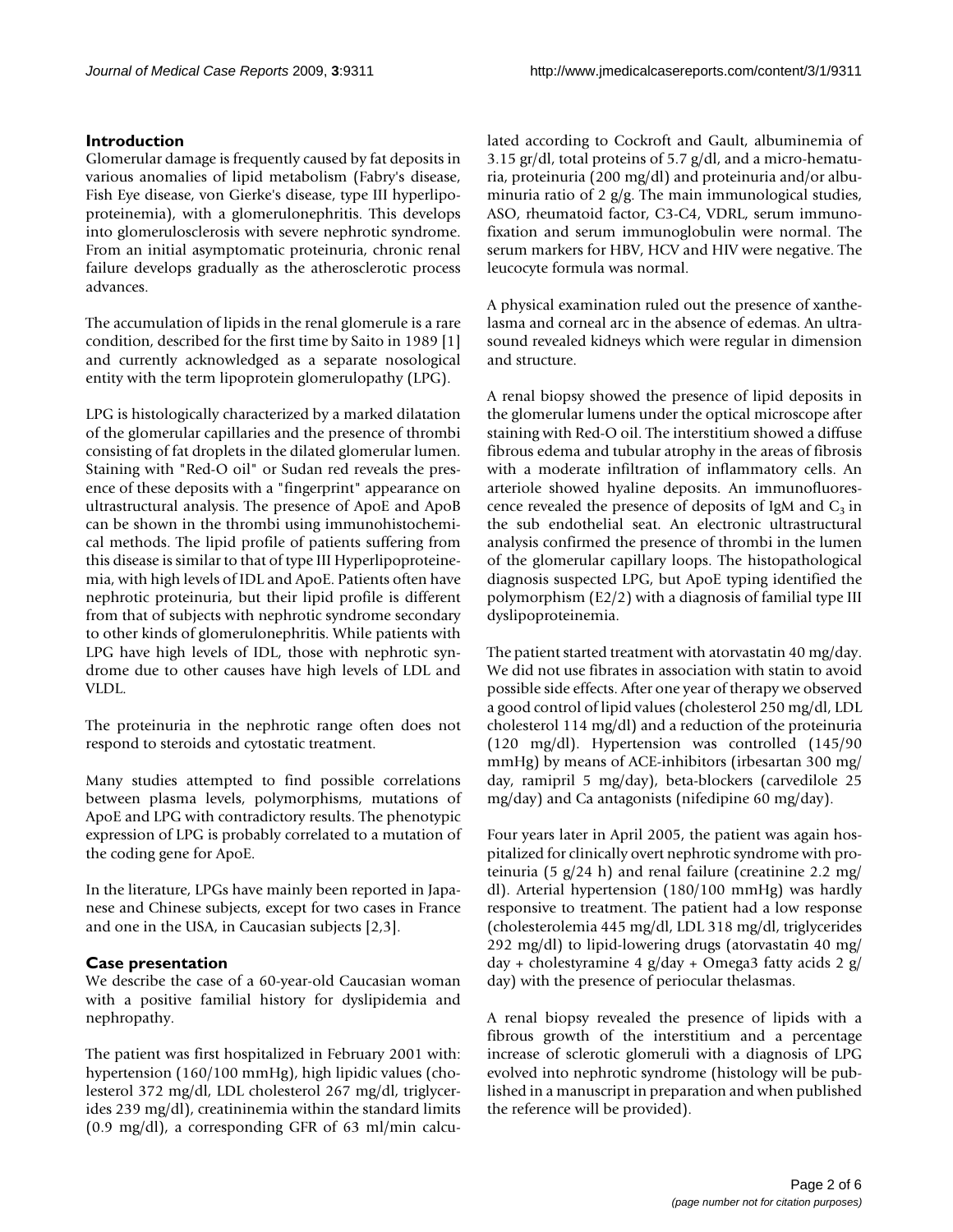In view of the patient's poor response to pharmacological treatment alone, in July 2005 we decided to associate for the first time in a patient with LPG an LDL-Apheresis protocol (three aphereses in the first two weeks, then one weekly session for two months followed by one apheresis every 15 days) with dextran sulfate columns on the basis of the evidence present in literature for the treatment of the steroid-resistant nephrotic syndrome. [4-6]

During the first LDL-apheresis (July 2005) with dextran sulphate columns (Liposorber System - Kaneka™), an anaphylactoid reaction occurred. This complication, as described by Olbricht in 1992 in patients undergoing treatment with ACE inhibitors and an LDL-apheresis regimen with dextran sulphate columns, is due to the inhibition of kininases that metabolize bradikynin [7].

To avoid stopping the anti-hypertension treatment with ACE-inhibitors we decided to use another LDL-apheresis procedure: the extracorporeal precipitation of LDL-cholesterol induced by heparin in acid pH (HELP System, B. Braun Avitum™ Melsungen Germany). This procedure does not involve complications linked to the use of ACEinhibitors, following the same protocol previously described.

The effects of a single HELP-apheresis on vascular homeostasis is a simultaneous, drastic reduction within two hours of cholesterol (-52%), LDL-cholesterol (-56%), VLDL-cholesterol (-52%), oxLDL (-47%), Lp(a) (-55%), triglycerides (-50%), fibrinogen (-56%), thrombin (- 55%), von Willebrand factor (-56%), factor V (-57%), factor VII (-35%), PCR (-56%), plasma viscosity (-14%), erythrocyte aggregability (-60%), and thrombocyte aggregability (-60%). Also reported in the long-term treatment was an increase of HDL-cholesterol (+14%), peripheral muscle oxygenation (+33-50%), coronary flow reserve  $(+14%)$ , and cerebral CO<sub>2</sub> reactivity  $(+14%)$  [8].

In the LDL/fibrinogen apheresis procedure (HELP-apheresis), the plasma is obtained by filtration of the whole blood through a 0.55 μm pore-size filter and then mixed continuously in a 1:1 ratio with a solution of a 0.2 M sodium acetate buffer (pH 4.85) containing 100 IU/ml (300,000 UI) of heparin. The pH of the plasma-buffer solution reaches 5.12 and, at this value, the heparin binds the LDL-cholesterol, Lp(a), fibrinogen and triglycerides forming aggregates. These aggregates precipitate and are retained by the precipitate filter. Precipitate filter is a 0.4 μm pore-size polycarbonate filter from which plasma free from LDL-cholesterol, Lp(a) and fibrinogen is obtained and then passed through an anion exchange filter (heparin absorber) to adsorb excess heparin. The last stage of the system (dialysis filter) restores the physiological pH of the plasma and the balance of the liquids, removing excess fluid by ultrafiltration. The liquid used for dialysis is a sterile solution with a bicarbonate concentration of 35 mmol/l. After the dialysis process, the plasma, purified of lipids and fibrinogen, is returned to the patient mixed with the haematic cell components.

We processed 3000 ml of plasma. That means about 1.4 patient plasma volumes in two hours, with HELP machine (Plasmat Futura®, B. Braun Avitum, Melsungen Germany) and a disposable kit. There were no side effects with the HELP. method, except that the patient had problematic vascular accesses leading to flow problems, So, it became necessary to modify some software parameters (most notably the "PA minimum" threshold; software version 2.06.01) to be able to use a 17G fistula needle for the blood withdrawal and a 20G cannula needle for the blood reinfusion during the procedure. With this configuration, the flows were relatively moderate for an LDLapheresis (blood flow of 50 ml/min and plasma flow of 20 ml/min), to complete the treatment target of 3000 ml. After some procedures we proceeded with the use of an 18G fistula needle in re-entry, maintaining a 17G fistula needle for drawing, obtaining flows that were definitely higher (blood flow of 80-100 ml/min and plasma flows of 25-30 ml/min). By increasing the flows, there was a marked reduction in the duration of the individual procedure, super-imposable to that of a patient with good vascular accesses.

After two months of treatment with LDL-apheresis (10 procedures), the laboratory data showed a progressive increase of albuminemia (from 3.39 to 3.70 g/dl) with partial remission of proteinuria (from 3.3 to 2 expressed as urine protein to creatinine ratio. A ratio of 0.1 is normal - protein and creatinine are expressed in mg/dl); and a progressive decline in creatininemia (from 1.9 to 1.6 mg/ dl). The patient's anemia was improving and her arterial pressure was well under control with a reduction of the pharmacological dose, compared to two months earlier. There was also a significant drop in the mean values of TG (from 285 to 231 mg/dl) and LDL-Cholesterol (from 178 to 158 mg/dl) with reduction of xanthelasma. Pre-apheresis fibrinogen and Lp(a) mean values did not show a significant reduction. Considering the patient's clinical condition improvement, we decided to reduce the statins dosage (from 40 to 20 mg/die) continuing LDL-apheresis protocol of one session every two weeks.

Four months after aphaeretic treatment (15 procedures), the patient's albuminemia values were maintained (3.70 g/dl), her creatinine (1.3 mg/dl) and proteinuria (ratio 1.3) were reduced and her arterial pressure was stabilized (120-80 mmHg). There was a further reduction of LDLcholesterol (105 mg/dl) and TG (134 mg/dl) mean values, with a suspension of cholestyramine and Omega-3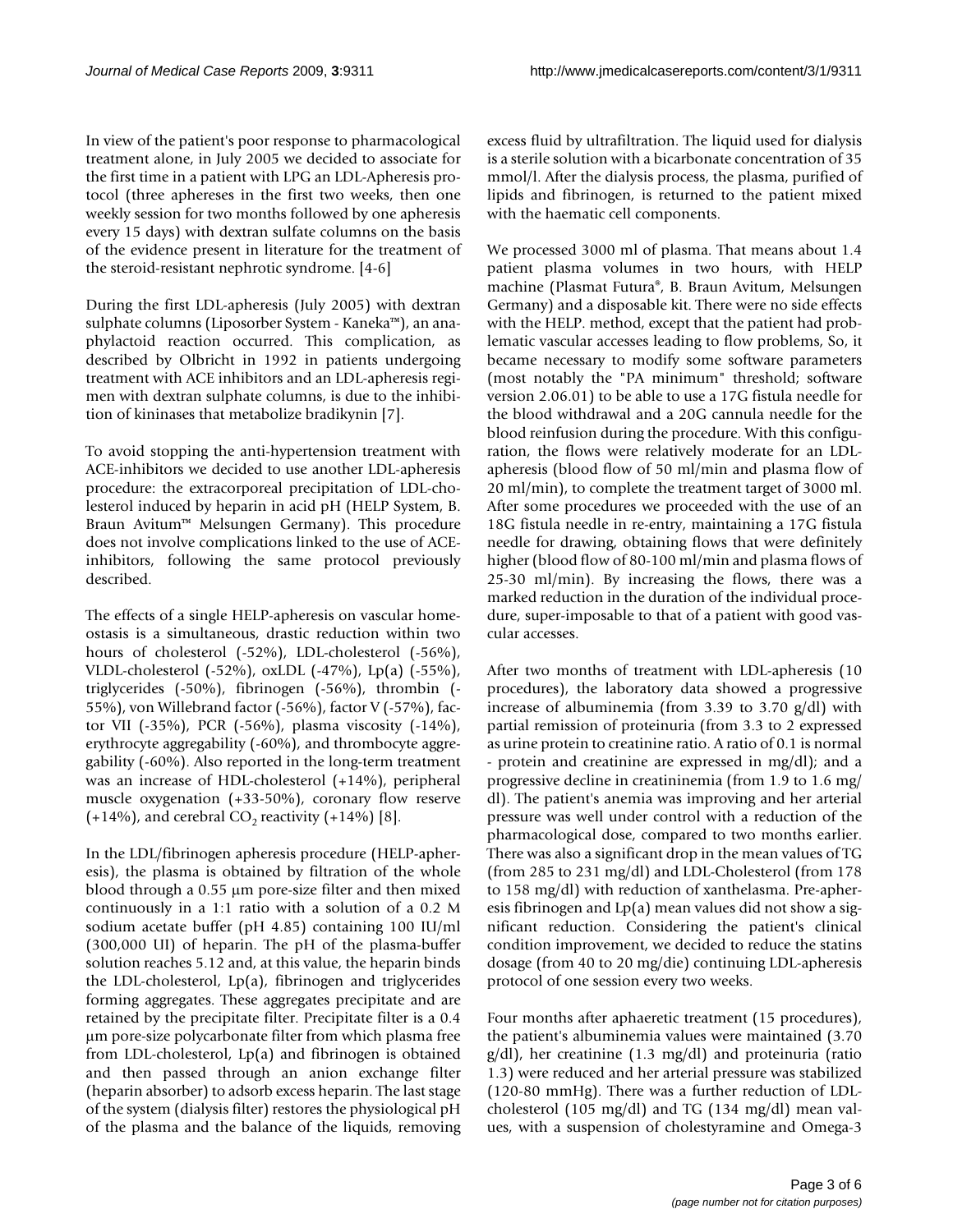fatty acids treatment and a further reduction of the xanthelasmas. The LDL-Apheresis session was reduced to one session every three weeks.

After ten months (25 procedures) the laboratory data were as follows: creatinine 1.6 mg/dl, albuminemia 4.30 g/dl, proteinuria (ratio 0.13), LDL-cholesterol 106 mg/dl and TG 154 mg/dl. The values of Lp(a) and fibrinogen are unchanged (Figure 1, 2).

After two years of follow up, with a maintenance treatment of one LDL-apheresis session every three weeks in the last period, the mean biochemical values were: cholesterol 199 mg/dl, LDL-cholesterol 110 mg/dl, HDL-cholesterol 76 mg/dl, TG 112 mg/dl, fibrinogen 381 mg/dl, creatininemia 1.5 mg/dl, Proteinuria ratio 0.9, arterial pressure 120-80 mmHg. The pharmacological therapy is unchanged.

The sequence of the ApoE gene made in 2007 showed that the patient was homozygous for epsilon-2 allele (polymorphism E2/2 with Cys112 and Cys158 in the mature protein) and heterozygous for a novel mutation in exon 4: c.502 C>T [Arg 150>Cys of mature protein]. The mutant Apo E (Apo $E_{MODENA}$ ) expresses a new residue of Cys in place of an Arg. This new cysteine residue could form a disulphide bridge with the other Cys residue of the E2 isoform resulting in ApoE polymerization (dominant negative effect). This phenomenon is probably the cause of both dyslipidemia and lipid thrombi in the glomerular capillaries [9].

#### **Discussion**

The limitations of this case report are due to its rarity (as far as we know it is the first case of LPG in Italy) as well as the difficulty to reach the diagnosis (the sequence of the ApoE gene in 2007 made it possible for a complete diagnosis of LPG to be confirmed). In July 2005, after the poor response of the patient to lipid-lowering drugs, we decided to start with an LDL-Apheresis protocol as possible treatment instead of ApoE and TG to stop the glomerular damage. In patients with familial hypercholesterolemia, kidneys are



# Lipids and Fibrinogen values before every single **Figure 1** H.E.L.P.-apheresis (first ten months of treatment)

**Lipids and Fibrinogen values before every single H.E.L.P.-apheresis (first ten months of treatment)**. After the first ten months of apheretic treatment the mean values were: Total Cholesterol from 243 mg/dl to 184 mg/dl, HDL-Cholesterol from 65 mg/dl to 77 mg/dl, LDL-Cholesterol from 178 mg/dl to 106 mg/dl, Triglycerides from 285 mg/dl to 161 mg/dl, Fibrinogen from 405 mg/dl to 378 mg/dl, Lp(a) from 61 mg/dl to 51 mg/dl.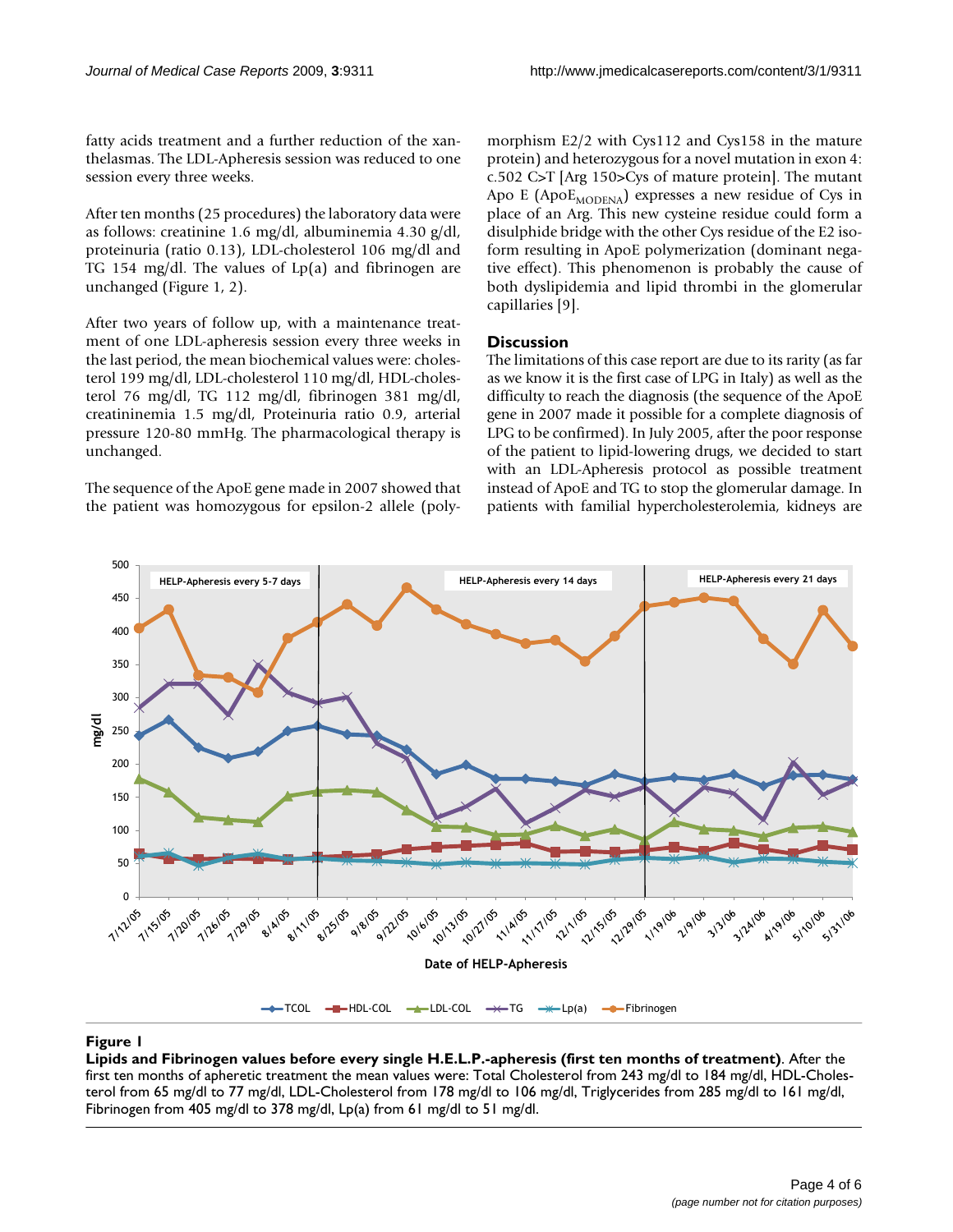

#### **Creatinine and Urine Protein to Creatinine Ratio before every H.E.L.P.-apheresis (first ten months of treat**ment). After the first ten months of apheretic treatment the mean values were: Creatinine from 1.9 mg/dl to 1.5 mg/dl and Urine Protein to Creatinine Ratio from 3.3 to 0.13 (protein and creatinine are expressed in mg/dl).

frequently damaged by fat deposits leading to glomerulonephritis which develops into glomerulosclerosis with severe nephrotic syndrome. The direct negative effects of lipids and pro-inflammatory markers on the renal arteries endothelium are due to the formation of free radicals because of oxidized LDL (oxLDL). This induces an inflammatory condition with an impairment of the endothelial function. There is glomerular damage and passive filtration of lipoproteins in the mesangium with active phagocytosis by a part of the mesangial cells and macrophages which, by releasing cytokines and growth factors, increase mesangial proliferation [10]. In patients refractory to conventional treatment (diet and statins), LDL-apheresis is a valid therapeutic tool to be associated with drugs to rapidly reduce the hematic lipid values [11] and improve renal function, thereby reducing the toxic effect [12].

LDL apheresis has been used in the treatment of steroidresistant nephrotic syndromes [13,14]. It has been used to reduce the inflammatory condition linked to the production of cytokine (IL-8) by the macrophages activated and by the abnormal numbers of oxLDL [15]. In addition, it

has also been used to improve renal hemodynamics by reducing the production of vasoconstrictor eicosanoids (Thromboxane  $A_2$ ) and increasing Prostaglandin I<sub>2</sub>. LDL apheresis has also been used to increase the response to steroid therapy by removing the VLDL, which induces a reduction of dose-dependent specific binding sites for the dexamethasone on smooth muscle cells [16].

A potential advantage of HELP-apheresis versus dextran sulfate columns in the treatment of LPG may be related to the use of high heparin dosages. Heparin may activate LPL and HTGL and easily remove lipoproteins rich of TG like VLDL and IDL that are generally elevated in LPG. Another potential advantage of HELP-apheresis versus dextran sulfate may be the dialysis circuit present in the HELP-Plasmat Futura machine. This plasmatic dialysis process, fundamental to restoring the plasmatic physiological pH and the balance of fluid, is also able to slightly correct impaired renal parameters such as creatinine, urea, and uric acid, as reported by Thiery [17]. Furthermore, a strong improvement of hemorheology (viscosity reduction), thanks to the simultaneous removal of lipids (LDL, VLDL,